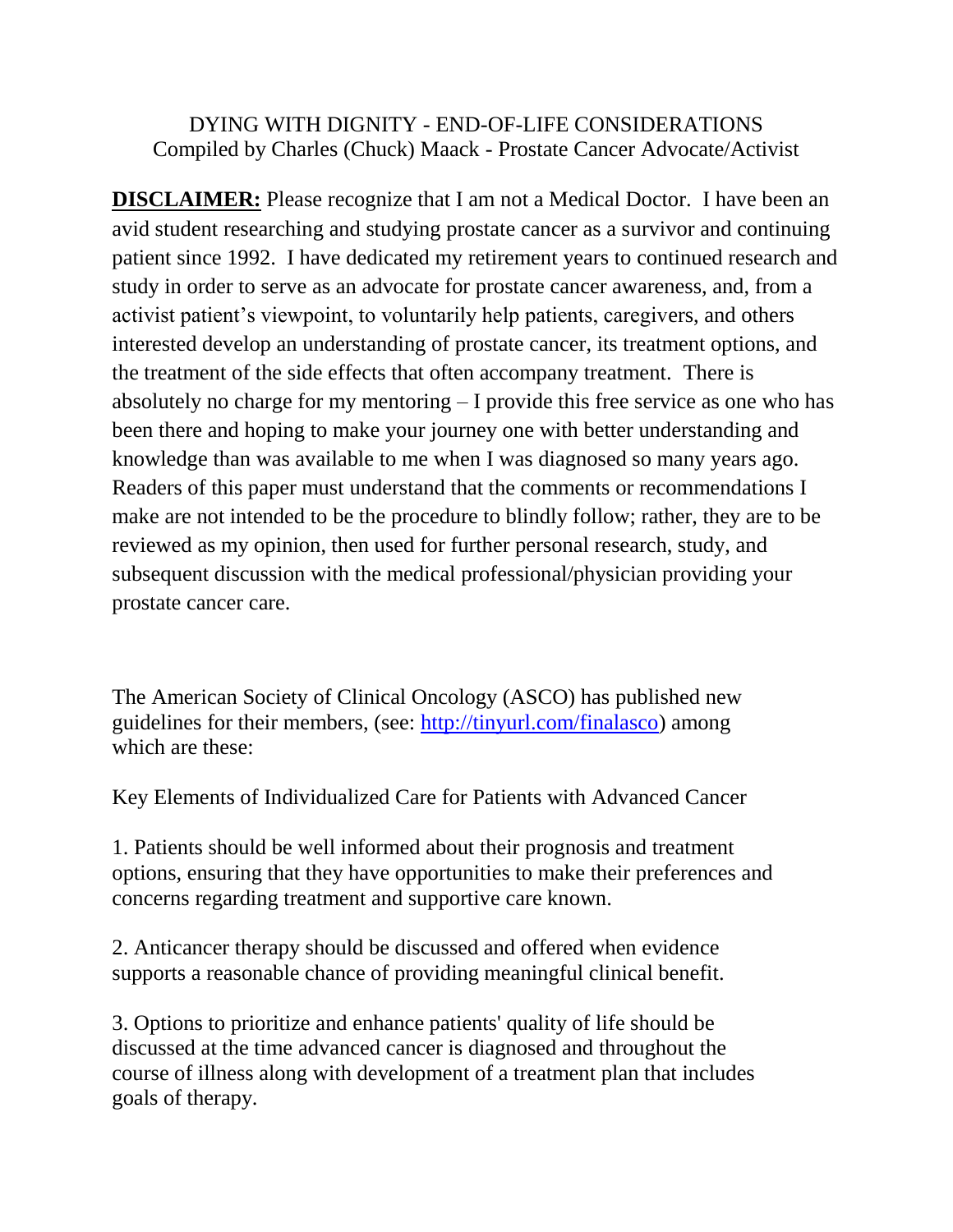4. Conversations about anticancer interventions should include information on likelihood of response, the nature of response, and the adverse effects and risks of any therapy. Direct costs to the patient in terms of time, toxicity, loss of alternatives, or financial impacts that can be anticipated should also be discussed to allow patients to make informed choices.

5. Whenever possible, patients with advanced cancer should be given the opportunity to participate in clinical trials or other forms of research that may improve their outcomes or improve the care of future patients.

6. When disease-directed options are exhausted, patients should be encouraged to transition to symptom-directed palliative care alone with the goal of minimizing physical and emotional suffering and ensuring that patients with advanced cancer are given the opportunity to die with dignity and peace of mind.

You might ask your Medical Oncologist if he/she is aware of these more recent guidelines.

The following are some important considerations to have a better understanding on what will likely have to be dealt with when a loved one passes on and should be determined ahead of time:

· If your loved one currently does the primary managing of finances, takes care of bills, keeps track of those bills that are paid quarterly, semiannually, or annually, maintains files of those requirements and receipts, and performs minor repairs, it is important that you spend time learning how to assume those responsibilities before it absolutely becomes necessary.

· Make note of the telephone number of the banking facility where finances are maintained or bills may be automatically paid.

· Determine credit cards held, have some idea of balances, know when monthly payments are made and how made, make note of telephone numbers to call when necessary.

· Locate and review life insurance policies and who to contact when necessary.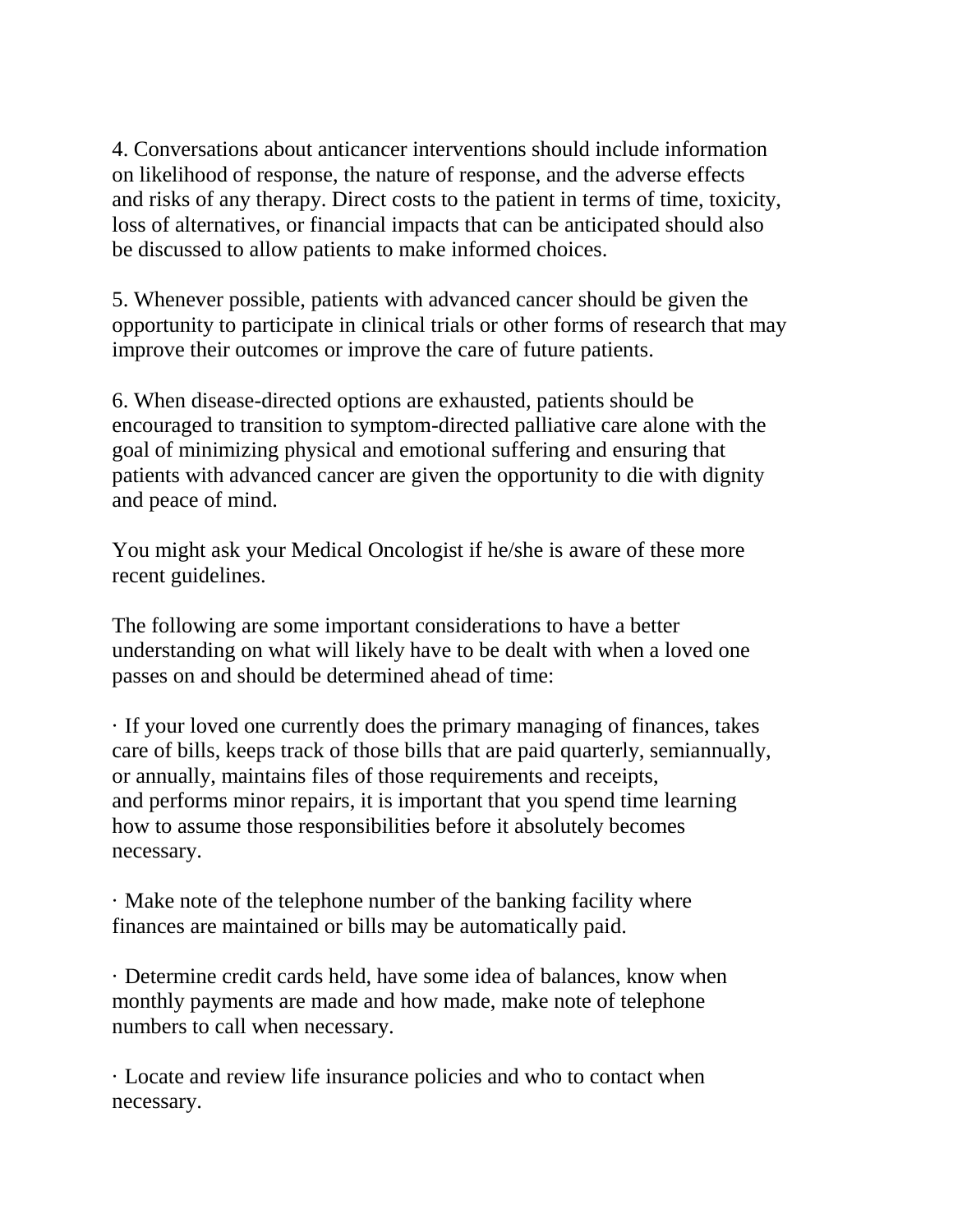· Locate and make sure a will has been prepared and is up-to-date; if it has not, insure that a will is prepared. Determine if you are to be executor of the will. If you believe you will not be up to that responsibility, arrange that the will be corrected to name the trustworthy person/family member who is willing to assume that responsibility. This is extremely important.

· Determine ahead of time if prior planning has been performed for funeral arrangements as well as a cemetery plot (many people pay into funeral services and cemetery plots in advance - this can be very helpful since the facility that provides the funeral service will often take care of everything that has been pre-planned).

· Have the name and telephone number of your church/pastor handy.

· Determine the phone number of the Social Security office you must call when that becomes necessary, since if your loved one is your spouse and receives a higher Social Security income than you do, the Social Security Service will make changes so that your future Social Security income is at the amount your spouse received.

· Make note of phone number of those financial institutions, companies, organizations to whom bills are paid each month so that when necessary you can call to report the death of your loved one and advise that the next payment may be delayed but will be made as soon as funeral services have been completed and you have had time to get things in order.

· Check with your loved one's prior employment if receiving a retirement income to determine if you are eligible for any of that retirement. If your spouse is retired military, determine ahead of time the military finance office you must call immediately to report the demise of the retired military person. This, too, is very important. If your military retired spouse paid into a Survivor's Benefit Plan (SBP) so that you would receive a continued percentage of retired income, that military finance office will arrange for that continued percentage to come to you monthly. Go to or call a nearby military facility and ask for assistance to take care of any reporting required when a retired military member dies. They can also assist in arranging military honors at the funeral and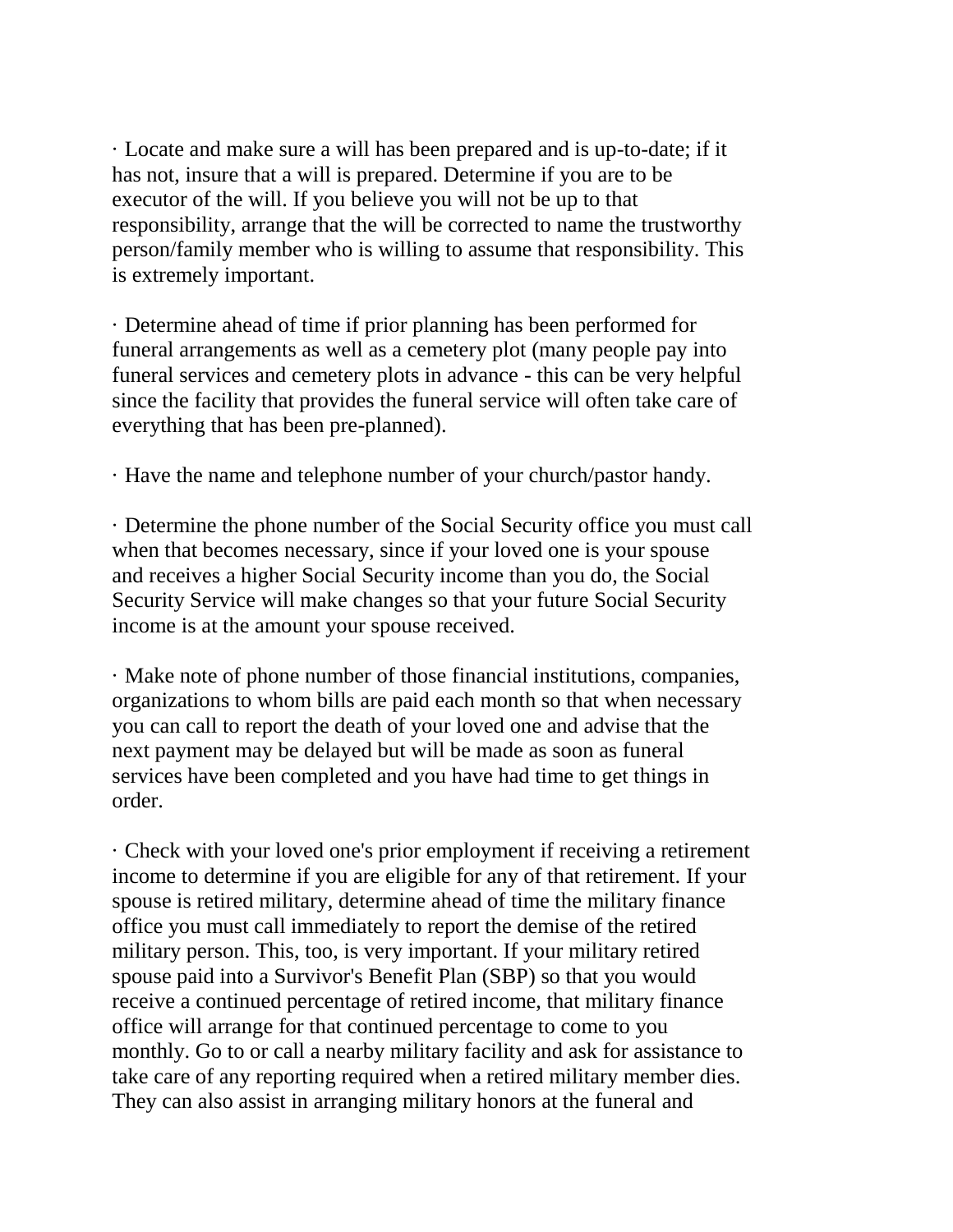cemetery.

The following is an extract from a presentation to Smart Life Forum April 2008 by Medical Oncologist Stephen Strum, M.D., FACP

"End of Life Services (these concepts are applicable all throughout the patients course of illness)

\_ Understand the patient's status completely.

\_ Know when all reasonable measures have been exhausted to prolong quantity & quality of life, and be honest with patient & family when that time approaches.

\_ However, do not categorize the patient as "terminal" when the patient is untreated or has not had the benefit of being evaluated by a physician that may be aware of one or more "secondary" treatments that have not been used and that may extend life in a significant fashion or improve the quality of life of the patient. I have seen many patients who were told they had 6 months to live only to be alive and free of disease 10 years later. Some of these patients have outlived the doctor making that fatalistic prognosis.

\_ Make no false or egoistic pronouncements about survival. Remember that MD does not equate with medical deity but should relate to medical detective. Nowhere in the course of another's life should a physician make a pronouncement that a patient has "x" number of years to live based on statistical studies that negate individual variations in patient and in the ability or creativity of the treating physician. To do so is to implant a negative thought form that can psychologically devastate the patient. Moreover, new treatments evolve over a period of months to years and prognoses may dramatically change.

Advise the family to express their love. Instruct family  $\&$  friends that during these end times the most important exchanges with the patient involve sharing joyful times and expressing thoughts of love. The caring physician informs the family not to focus on medical issues if the battle with PC or another life-threatening illness has been lost. Instead, tell them to speak from your heart & soul since they may not get a chance to say the words they want to speak.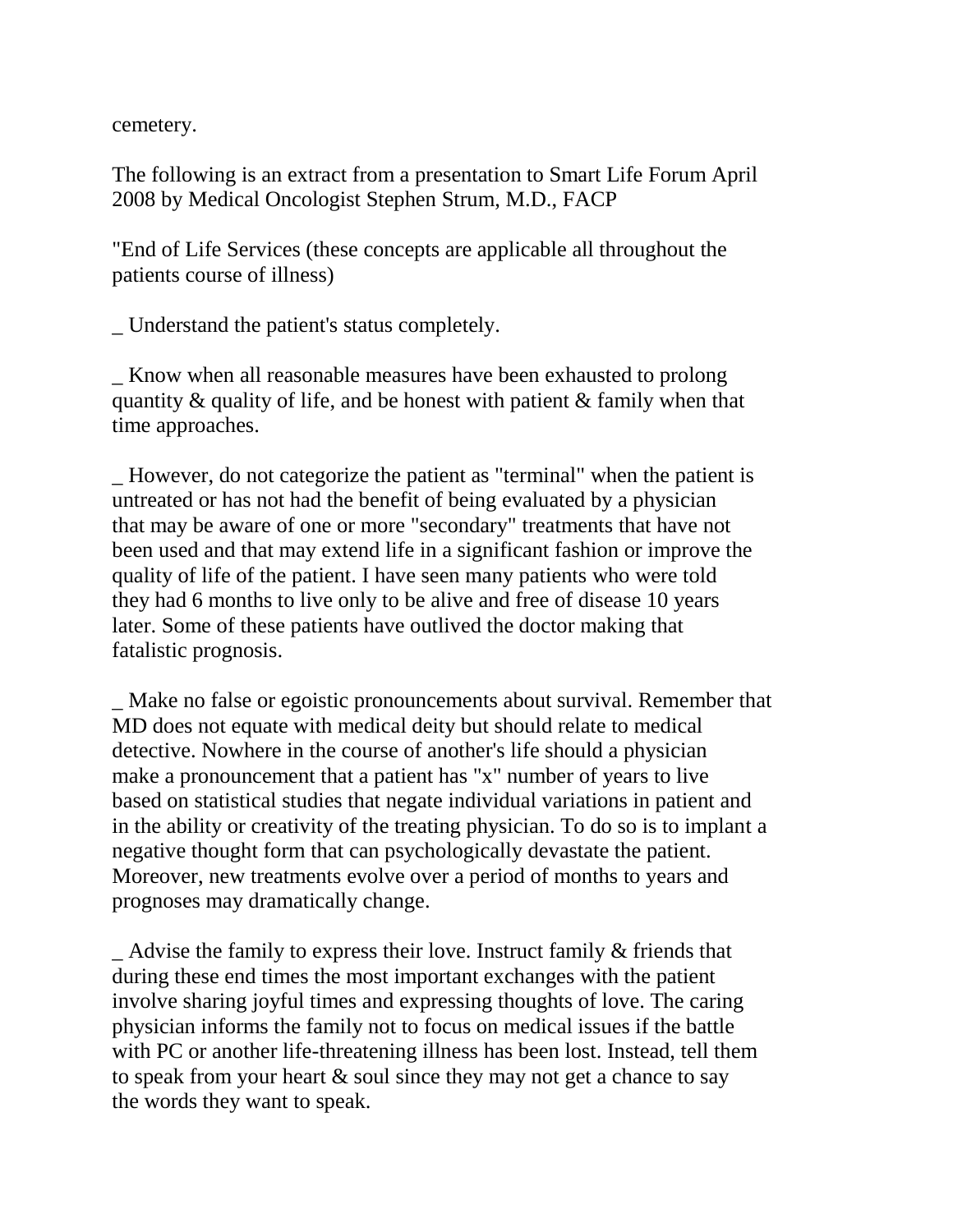\_ Inform family & friends to record conversations with loved ones since this is most commonly regretted by those who have not done so.

\_ Be generous with analgesia. Do not allow the patient to suffer with poorly controlled pain or complications of terminal illness. Address these issues with tender loving care."

I felt I had likely left several items out of the foregoing, and prostate cancer survivor, continuing prostate cancer patient like I, and friend, Herb Skovronek, provided yet more to be considered:

o Banks, credit cards, with direct deposit, direct payments

o Savings account books!

o Rent/mortgage, Utility bills, Other debts

o Car title, registration, insurance, service requirements

o Social Security info

o Other sources of income, stockbroker, financial advisor, lawyer info

o Home insurance, long term care,

o Home problems--e.g., leaks that must be drained routinely, required service on equipment Computer passwords, clues, etc.

o List of people to contact on death (For example, those of the Jewish faith favor burying within 24 hrs if possible). This means contacts must be made QUICKLY.

o Short and longer term care of pets, including fish!

o Vaccination records

o Where is "stuff" hidden. Yes, some people have cans of money buried somewhere!!!

o Today things can be pretty easy. Once it's on the computer, it can be updated and it can be electronically sent to all beneficiaries. Other than the actual documents (will, trust, etc.) all this info can be on 5-10 pages.

o If the patient had a Disabled placard and if you as spouse do not also have a Disabled placard, the placard is to be returned within 60 days of the patients passing. The same would apply if the license plate of the family car is a disabled license plate, that license plate will have to be changed to a regular plate.

The foregoing provides an idea of what is important to look into prior to the loss of a loved one, and preferably well ahead of time. Frankly, these several important considerations should be determined, answered, and listed by